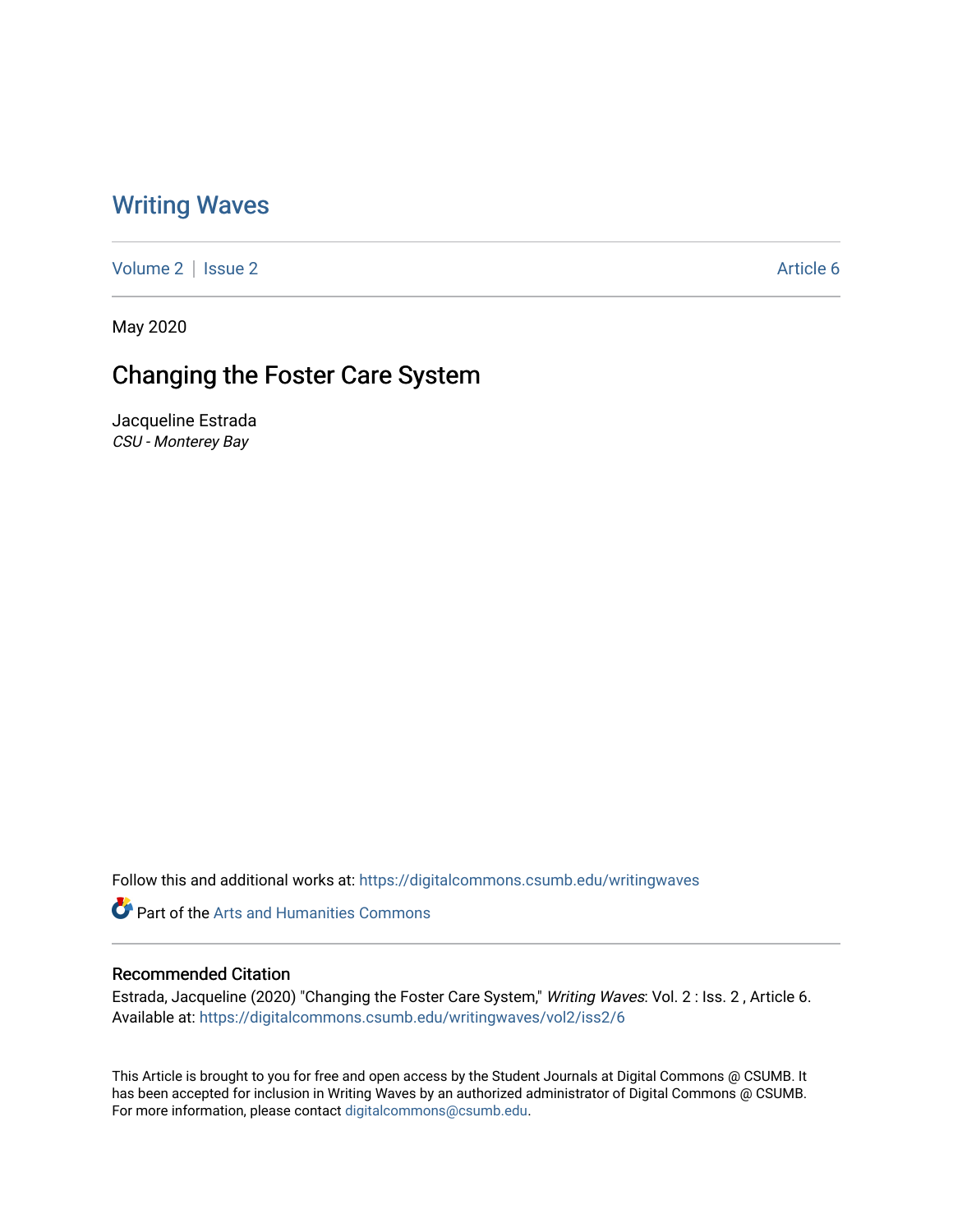## **Changing the Foster Care System**

Jacqueline Estrada

Keywords: Foster care, Sexual abuse, Higher education, "Aging out"

Never thought a Netflix show like *The Fosters* could ever catch my attention towards a topic like the foster care system. Although I had heard of the **T** Never thought a Netflix show like *The Fosters* could ever catch my attention words "foster care" I had very little knowledge of what the living conditions were and what happened to the children after they "age out". This show did not only inform viewers of the changes that need to be made to the foster care system, but also how there is usually minimal or no media attention received on such a crucial topic. What changes are needed or could be done? Isn't there enough government money being used on the foster care system? More than 25 billion dollars are being used a year to "support" this system and "reunite" these children, but is this money actually being used the right way? More people need to advocate for an appropriate policy change as well as positively support the legislative action within the foster care system. This issue is important because many young girls in the system are often given to families in which they are sexually harassed or abused. Ultimately, foster kids should have the same educational opportunities as others to have a form of bettering their future when "aging out" of the system.

When a parent is not able to protect and nurture their child(ren) the government is able to temporarily provide these children with a safer home by putting them in the foster care system in which children are able to stay until their parents can care for them again. In 2017, there were 427,762 children in the foster care system, California being one of the highest states with 51,537 children in the system (Fostering Success Foundation). Each year since 2010, the Fostering Success Foundation has been able to keep statistics of these children categorizing them based on years, states, and when a child exits the system. While only forty-nine percent of children are reunified with family, twenty-four percent are adopted, seventeen percent move in with a relative or guardian, eight percent age out and two percent of them are "other" (Fostering Success Foundation).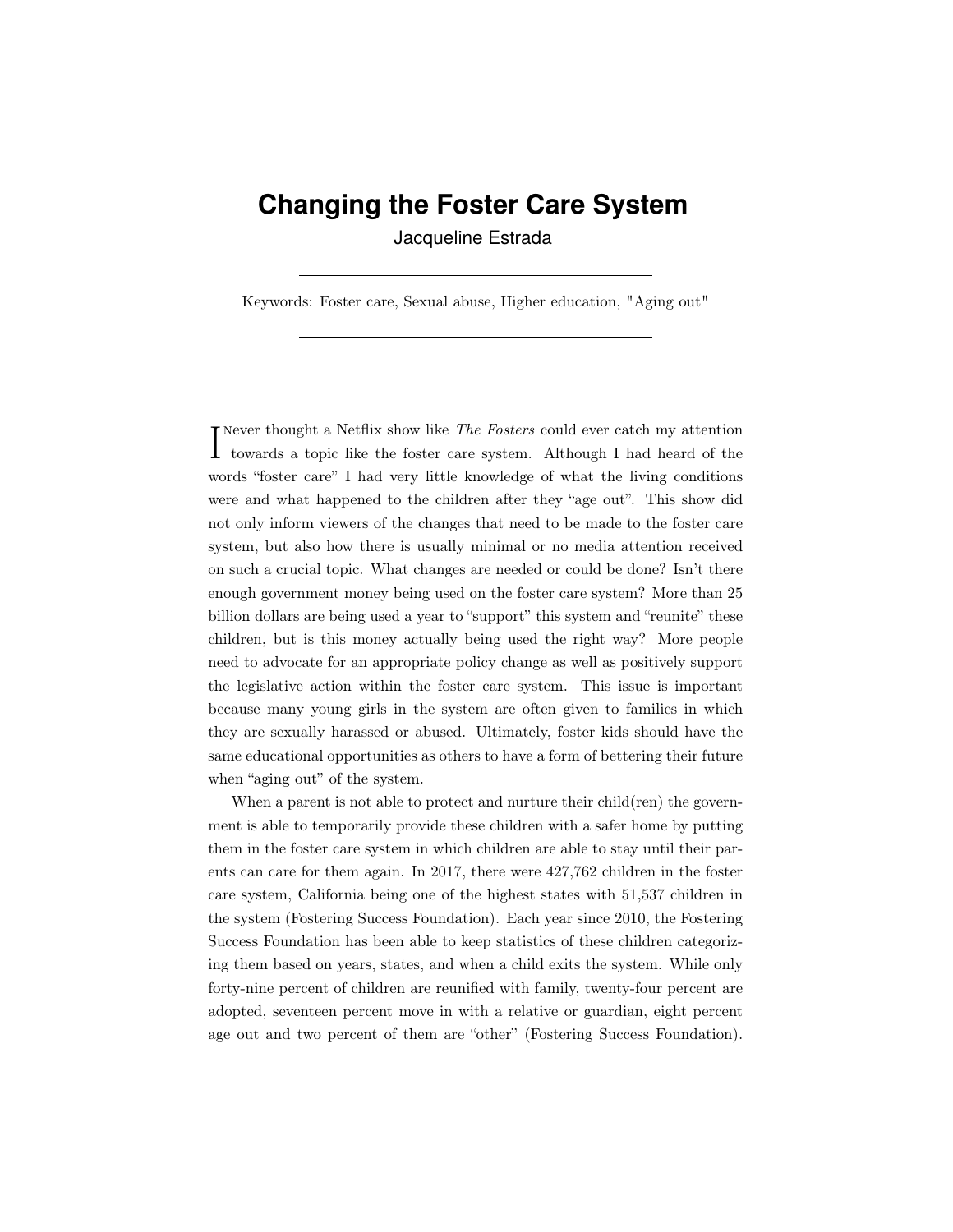"Other" meaning that they are not in the following past categories of where they should be but sometimes homeless because they have nowhere to go. Most often after kids are taken away from their parents they are given trash bags to put their belongings and take with them, sometimes even being separated from their siblings. Kids usually around the age of 12 are able to stay in welcome centers, as kids get older they are usually kept in other places such as conference rooms. However, it is with great difficulty for foster parents to take in kids from ages eight and above or even when there are several siblings.

In the text "Public perception of the foster care system: A national study," the authors Christina Leber and Craig Winston LeCroy state that their research was conducted to analyze the knowledge of Americans' opinion towards the foster care system and parents. The respondents reported that they have little confidence in case workers, judges, and foster parents because of the little knowledge they have when making decisions about the care of these children. In addition, demographics showed that these kids in the foster care system saw that the motive for foster parents to foster was not for the good of the child but for financial purposes. Even though shows like What Would You Do?, talk about subjects like this and we see how many people react out in public standing up for these kids, more people should be advocating for them and in this case it is not happening.

The public eye and media hardly cover issues concerning the foster care [system.We](https://system.We) usually only hear about topics such as "economic hardship, environmental crisis, protracted wars, a broken healthcare system" (Leber and LeCroy 1633). This demonstrated how we only tend to focus on issues that benefit us rather than topics that advocate for the minority.

A quarter of the respondents, from the previously mentioned study, believe that their foster's parents' main concern was not them (the children) but the "financial gain" that they would receive for taking them in. Meaning that these foster parents often use the money they receive for these kids and spend it on themselves or their own biological children (Leber and LeCroy 1633). This is also known as "Kids for Cash" which was brought up in an episode of What Would You Do?, in which foster parents spent the money given to them for the care of these children and used it to their benefit. Only some foster kids are able to qualify for financial aid after being adopted by their foster parents, which is why only a low number of children get adopted by their foster parents.

In recent discussions of "Signs of Resilience in Sexually Abused Adolescent Girls in the Foster Care System", author Tonya Edmond shares controversial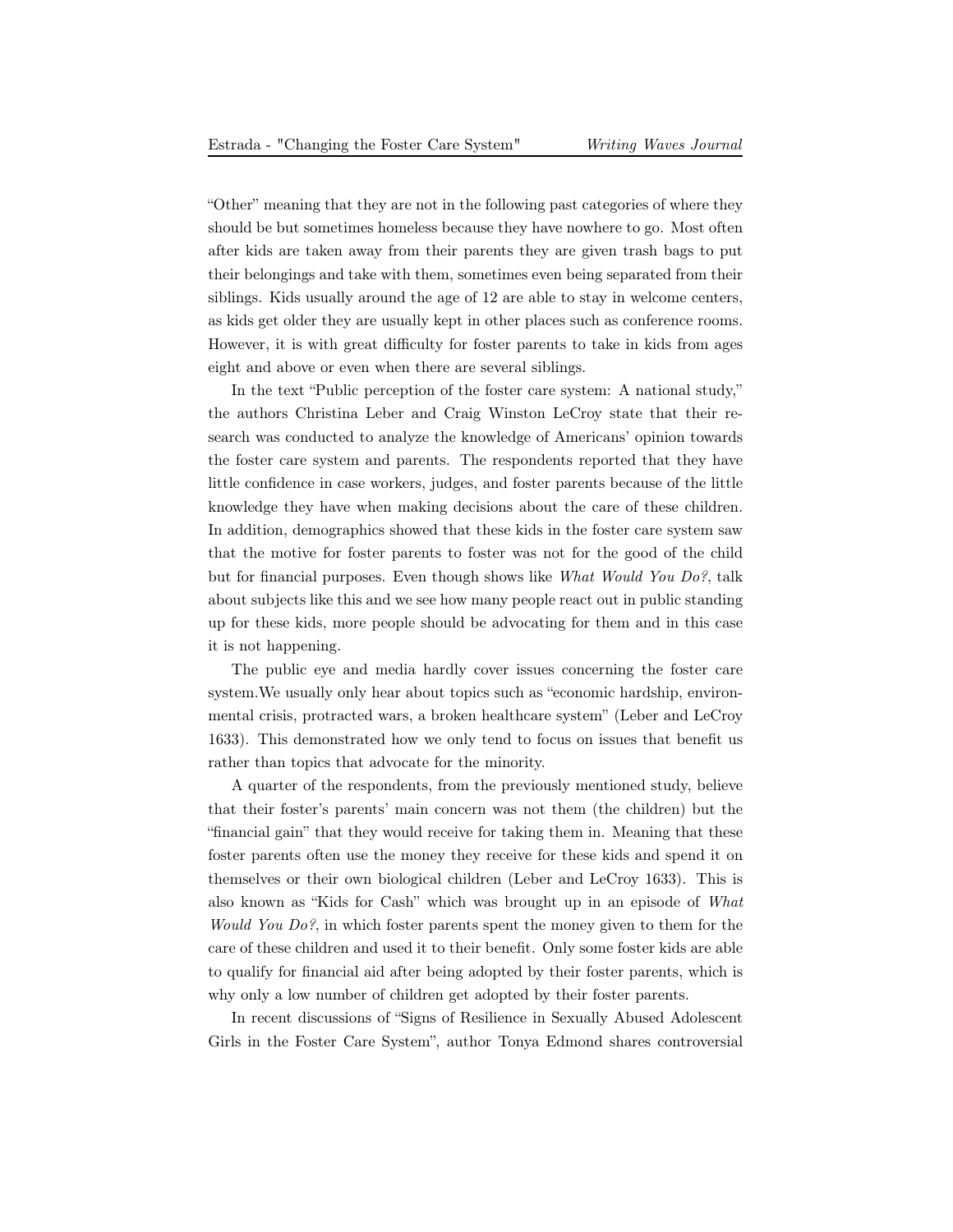issues which should be advocated more to help foster children be placed in the right homes. A foster child should be able to feel safe and not neglected from members of their household. In addition to this, there should be stronger qualifications in order to be a foster parent, meaning more than just a criminal background check and being over the age of 25.

Fifty-four percent of girls in the foster care system were sexually abused in their foster care homes (Edmond 2). This left many girls with mental health and behavioral problems which could drastically affect their life paths. Edmond stated that both types of girls who were physically affected in a negative way use their catastrophic experience as a way to better themselves and advocate to help others. Despite having to experience difficult circumstances these girls are also trying to help and advocate for other young girls.

In the article "Foster Care and College: The Educational Aspirations and Expectations of Youth in the Foster Care System", the author Chris M. Kirk, states the demographics of students in the foster care system who actually go to college and how many earn a degree. The author also conducted a survey among 1,377 youths to analyze the educational aspirations and expectations a youth in the system had versus non-foster youth so they could analyze the differences. "Those in the foster care system are less likely to attend college" and statistics show that only 4% of kids in the foster care system obtain a four-year college degree (Kirk 308). They also have been reported with lower educational aspirations and expectations. Foster care money should be invested on the teens who want to get ready for their future when they age out. They should be able to go to a two-year or four-year college or university to better themselves or be able to have something in which they are able to depend and maintain themselves. Foster kids who do not go to college or university end up "extremely vulnerable to mental health needs, homelessness, unemployment, and other maladies"(Kirk 308).

However, the evidence cited also proves conclusively that in 1986 a study showed that out of the sixty-three women who had been sexually abused by a family member also reported a rape or attempted rape after the age of 14 (Watford). When also conducting similar studies in 2000, 2002, and 2005 the statistics came to be nearly the same. Although some might object that there are other more important things like "economic hardship, environmental crises, protracted wars, a broken healthcare system" (Leber and LeCroy 1633), I would reply that the issue is important too because these are American children who are separated from their families (siblings) and are forced to live with strangers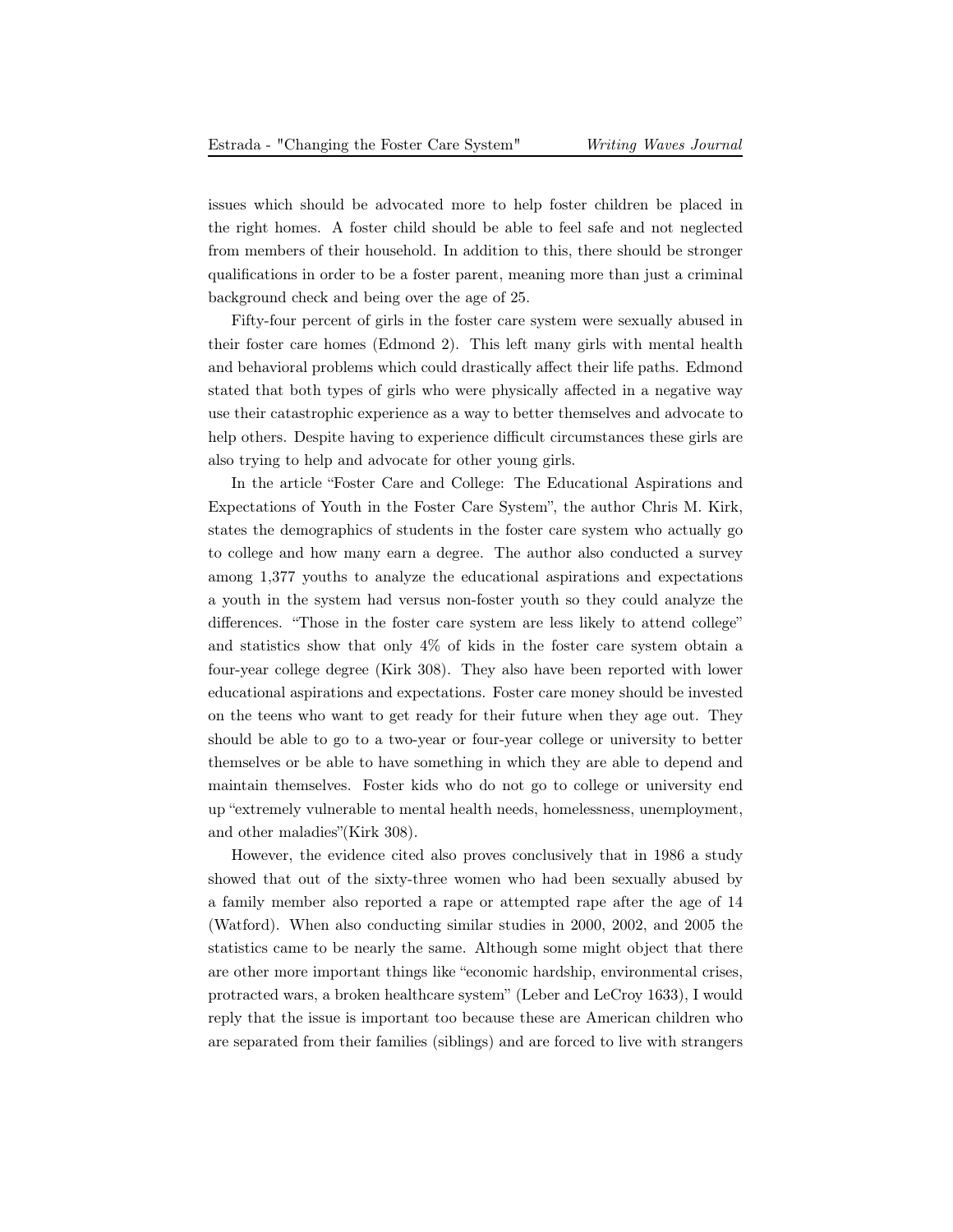who at times take advantage of this system for financial purposes or other reasons that could be forced upon these children in a negative way. Reforming the foster care system should be advocated more and brought up within the media.

More people should advocate for an appropriate policy change, support positive, and legislative action within the foster care system to better the living qualities and opportunities for the future of these children/teenagers. This issue is important because young girls in the system should not be sexually harassed or abused by those who claim to want to be foster care parents, but have bad intentions. Ultimately, foster kids should have the same educational opportunities as others to have as a form of bettering their future when "aging out" of the system. They deserve to have an education just like everyone who isn't in the system. These children should be heard by the media more and should be able to ask for changes in their system but also be able to have an educational opportunity in which they can rely on, as not to end up homeless or unemployed if they age out of the system and have nowhere to go.